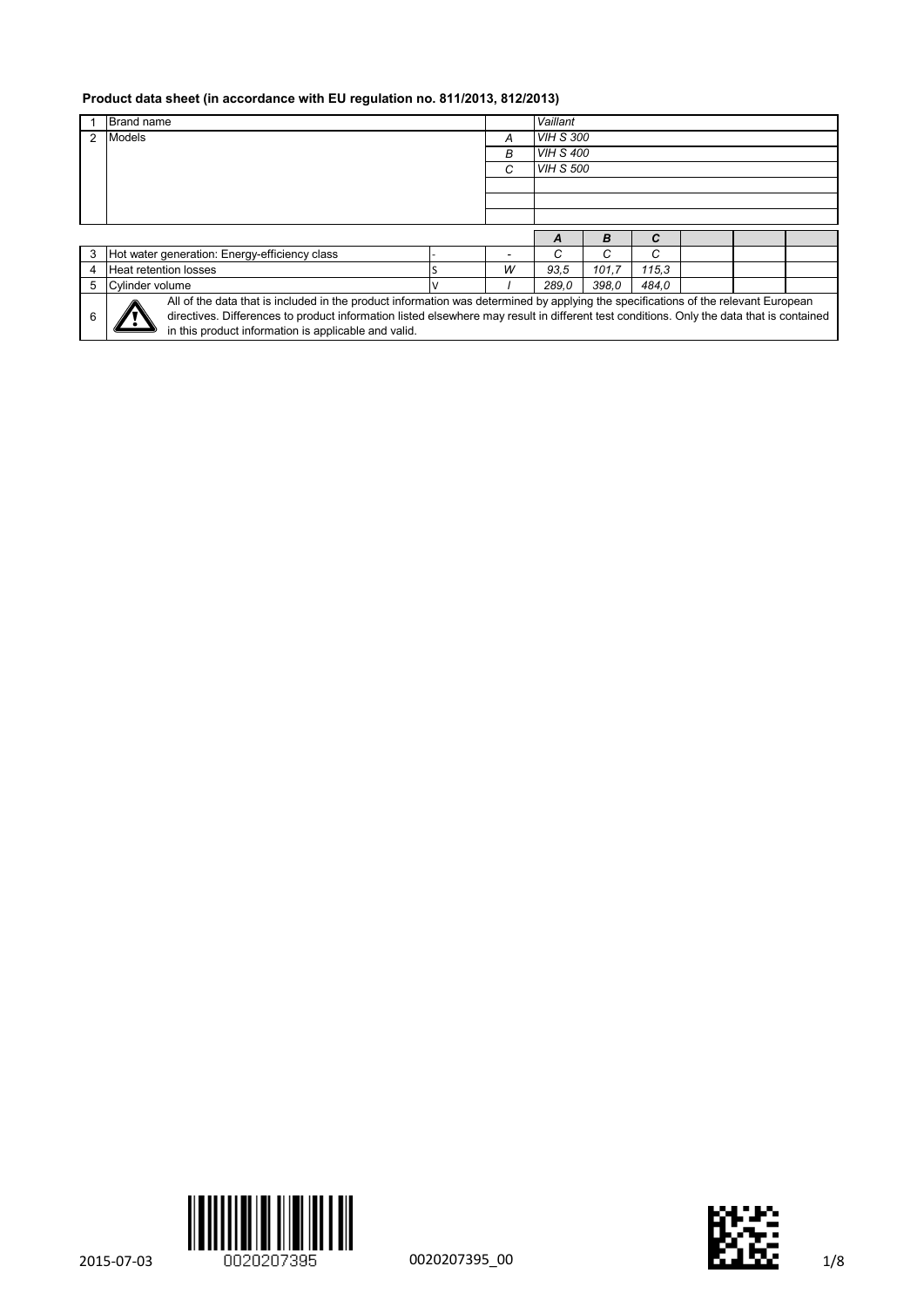## **Product information (in accordance with EU regulation no. 813/2013, 814/2013)**

|    | <b>Models</b>                                                                                                                                                                                                                                                                                                                          |  | А | <b>VIH S 300</b> |       |       |  |  |  |  |  |
|----|----------------------------------------------------------------------------------------------------------------------------------------------------------------------------------------------------------------------------------------------------------------------------------------------------------------------------------------|--|---|------------------|-------|-------|--|--|--|--|--|
|    |                                                                                                                                                                                                                                                                                                                                        |  | В | <b>VIH S 400</b> |       |       |  |  |  |  |  |
|    |                                                                                                                                                                                                                                                                                                                                        |  |   |                  |       |       |  |  |  |  |  |
|    |                                                                                                                                                                                                                                                                                                                                        |  | C | <b>VIH S 500</b> |       |       |  |  |  |  |  |
|    |                                                                                                                                                                                                                                                                                                                                        |  |   |                  |       |       |  |  |  |  |  |
|    |                                                                                                                                                                                                                                                                                                                                        |  |   |                  |       |       |  |  |  |  |  |
|    |                                                                                                                                                                                                                                                                                                                                        |  |   |                  |       |       |  |  |  |  |  |
|    |                                                                                                                                                                                                                                                                                                                                        |  |   |                  | В     | C     |  |  |  |  |  |
|    |                                                                                                                                                                                                                                                                                                                                        |  |   | A                |       |       |  |  |  |  |  |
|    | Cylinder volume                                                                                                                                                                                                                                                                                                                        |  |   | 289,0            | 398.0 | 484.0 |  |  |  |  |  |
| 8  | <b>Heat retention losses</b>                                                                                                                                                                                                                                                                                                           |  | W | 93.5             | 101,7 | 115,3 |  |  |  |  |  |
|    | All specific precautions for assembly, installation and maintenance are described in the operating and installation instructions.<br>Read and follow the operating and installation instructions.                                                                                                                                      |  |   |                  |       |       |  |  |  |  |  |
| 10 | Read and follow the operating and installation instructions regarding assembly, installation, maintenance, removal, recycling and/or<br>disposal.                                                                                                                                                                                      |  |   |                  |       |       |  |  |  |  |  |
|    | All of the data that is included in the product information was determined by applying the specifications of the relevant European<br>directives. Differences to product information listed elsewhere may result in different test conditions. Only the data that is contained<br>in this product information is applicable and valid. |  |   |                  |       |       |  |  |  |  |  |



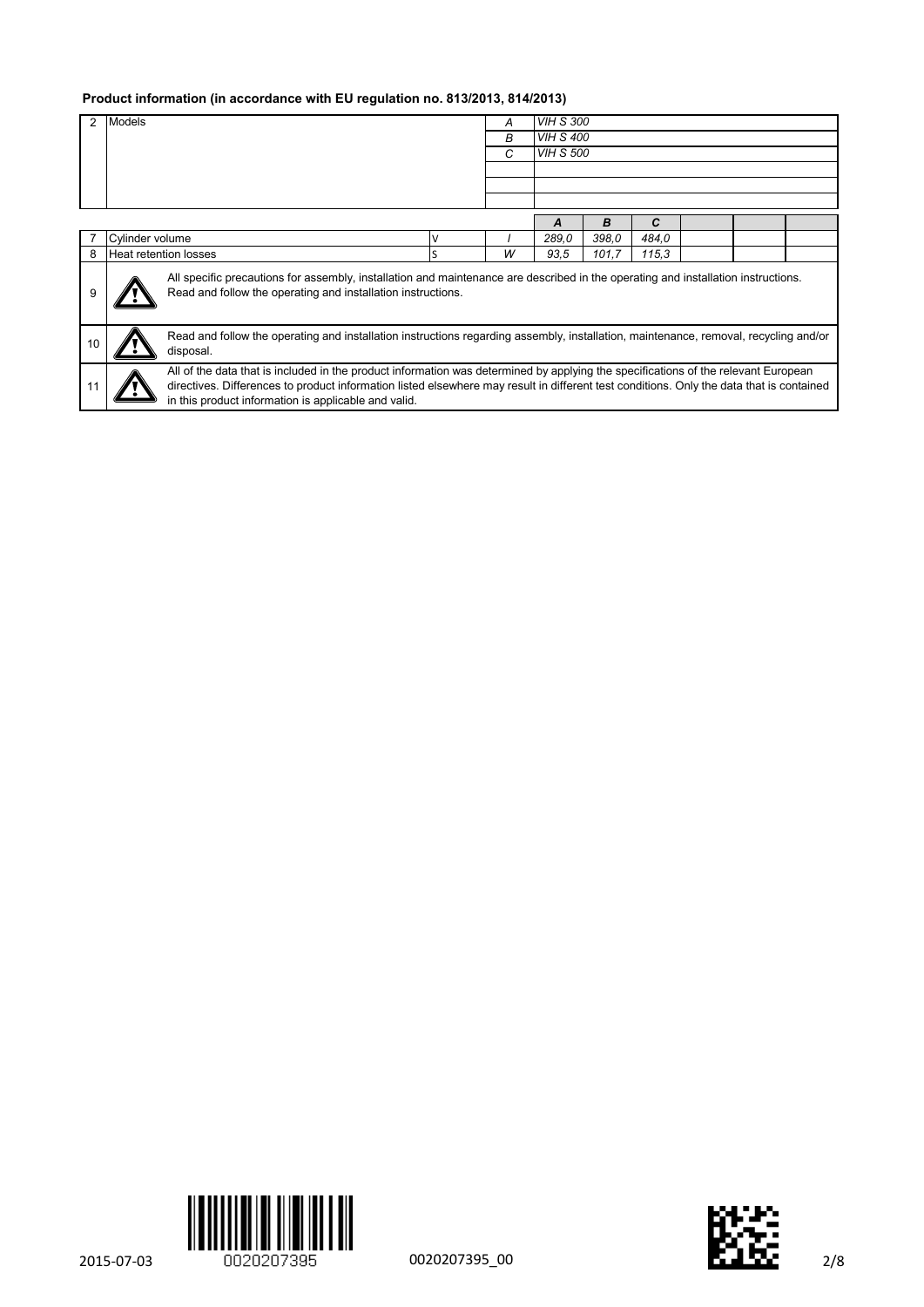de **(1)** Markenname **(2)** Modelle **(3)** Warmwasserbereitung: Energieeffizienzklasse **(4)** Warmhalteverluste **(5)** Speichervolumen **(6)** Alle in den Produktinformationen enthaltenen Daten sind in Anwendung der Vorgaben der Europäischen Direktiven ermittelt worden. Unterschiede zu an anderer Stelle aufgeführten Produktinformationen können aus unterschiedlichen Prüfbedingungen resultieren. Maßgeblich und gültig sind allein die in diesen Produktinformationen enthaltenen Daten. **(7)** Speichervolumen **(8)**  Warmhalteverluste **(9)** Alle spezifischen Vorkehrungen für die Montage, Installation und Wartung sind in den Betriebs- und Installationsanleitungen beschrieben. Lesen und befolgen Sie die Betriebs- und Installationsanleitungen.

**(10)** Lesen und befolgen Sie die Betriebs- und Installationsanleitungen zu Montage, Installation, Wartung, Demontage, Recycling und / oder Entsorgung. **(11)** Alle in den Produktinformationen enthaltenen Daten sind in Anwendung der Vorgaben der Europäischen Direktiven ermittelt worden. Unterschiede zu an anderer Stelle aufgeführten Produktinformationen können aus unterschiedlichen Prüfbedingungen resultieren. Maßgeblich und gültig sind allein die in diesen Produktinformationen enthaltenen Daten.

fr **(1)** Nom de marque **(2)** Modèles **(3)** Production d'eau chaude sanitaire : classe d'efficacité énergétique **(4)** Pertes d'arrêt à chaud **(5)** Volume du ballon **(6)** Toutes les données qui figurent dans les informations produit ont été déterminées en application des prescriptions liées aux directives européennes. Les écarts par rapport aux informations produit disponibles à d'autres endroits peuvent s'expliquer par les diverses conditions d'essai. Seules les données qui figurent dans ces informations produit sont valables et pertinentes. **(7)** Volume du ballon **(8)** Pertes d'arrêt à chaud **(9)** Toutes les précautions spécifiques au montage, à l'installation et à la maintenance figurent dans les notices d'utilisation et d'installation.

Lisez et observez les notices d'utilisation et d'installation.

**(10)** Lisez et observez les notices d'utilisation et d'installation pour le montage, l'installation, la maintenance, le démontage, le recyclage et/ou la mise au rebut. **(11)** Toutes les données qui figurent dans les informations produit ont été déterminées en application des prescriptions liées aux directives européennes. Les écarts par rapport aux informations produit disponibles à d'autres endroits peuvent s'expliquer par les diverses conditions d'essai. Seules les données qui figurent dans ces informations produit sont valables et pertinentes.

nl **(1)** Merknaam **(2)** Modellen **(3)** Warmwaterbereiding: energie-efficiëntieklasse **(4)** Warmhoudverliezen **(5)** Opslagvolume **(6)** Alle gegevens in de productinformatie zijn vastgesteld door toepassing van de bepalingen in de Europese richtlijnen. Verschillen met productinformatie die op andere plaatsen vermeld wordt kan voortkomen uit verschillende testvoorwaarden. Doorslaggevend en geldig zijn alleen de gegevens die in deze productinformatie staan. **(7)** Opslagvolume **(8)** Warmhoudverliezen **(9)** Alle specifieke maatregelen voor de montage, installatie en onderhoud worden beschreven in de gebruiks- en installatiehandleidingen. Lees de gebruiks- en installatiehandleidingen door en neem ze in acht.

**(10)** Lees de gebruiks- en installatiehandleidingen m.b.t. montage, installatie, onderhoud, demontage, recycling en/of verwijdering door en neem ze in acht. **(11)** Alle gegevens in de productinformatie zijn vastgesteld door toepassing van de bepalingen in de Europese richtlijnen. Verschillen met productinformatie die op andere plaatsen vermeld wordt kan voortkomen uit verschillende testvoorwaarden. Doorslaggevend en geldig zijn alleen de gegevens die in deze productinformatie staan.

bg **(1)** Търговско наименование **(2)** Модели **(3)** Производство на топла вода: клас на енергийната ефективност **(4)** Загуби при поддържането на топлината **(5)** Обем на водосъдържателя **(6)** Всички съдържащи се в информацията за продукта данни са установени при използване на предписанията на Европейските директиви. Разлики спрямо посочена на друго място информация за продукта могат да се получат от различните условия на изпитание. Меродавни и валидни са само съдържащите се в тази информация за продукта данни. **(7)** Обем на водосъдържателя **(8)** Загуби при поддържането на топлината **(9)** Всички специфични предпазни мерки за монтажа, инсталирането и поддръжката са описани в ръководствата за експлоатация и инсталиране. Прочетете и спазвайте ръководствата за експлоатация и инсталиране.

**(10)** Прочетете и спазвайте ръководствата за експлоатация и инсталиране във връзка с монтажа, инсталирането, поддръжката, демонтажа, рециклирането и/или предаването за отпадъци. **(11)** Всички съдържащи се в информацията за продукта данни са установени при използване на предписанията на Европейските директиви. Разлики спрямо посочена на друго място информация за продукта могат да се получат от различните условия на изпитание. Меродавни и валидни са само съдържащите се в тази информация за продукта данни.

zh **(1)** Brand name **(2)** Models **(3)** Hot water generation: Energy-efficiency class **(4)** Heat retention losses **(5)** Cylinder volume **(6)** All of the data that is included in the product information was determined by applying the specifications of the relevant European directives. Differences to product information listed elsewhere may result in different test conditions. Only the data that is contained in this product information is applicable and valid. **(7)** Cylinder volume **(8)** Heat retention losses **(9)** All specific precautions for assembly, installation and maintenance are described in the operating and installation instructions.

Read and follow the operating and installation instructions.

**(10)** Read and follow the operating and installation instructions regarding assembly, installation, maintenance, removal, recycling and/or disposal. **(11)** All of the data that is included in the product information was determined by applying the specifications of the relevant European directives. Differences to product information listed elsewhere may result in different test conditions. Only the data that is contained in this product information is applicable and valid.

hr **(1)** Naziv marke **(2)** Modeli **(3)** Priprema tople vode: razred energetske učinkovitosti **(4)** Gubici održavanja topline **(5)** Zapremina spremnika **(6)** Svi podaci sadržani u informacijama o proizvodu su utvrđeni primjenom odredaba europskih direktiva. Razlike u odnosu na informacije o proizvodima navedenim na drugim mjestima, mogu biti posljedica različitih uvjeta ispitivanja. Mjerodavni i važeći su jedino podaci sadržani u ovim informacijama o proizvodu. **(7)** Zapremina spremnika **(8)** Gubici održavanja topline **(9)** Sve specifične mjere predostrožnosti za montažu, instaliranje i održavanje opisane su u uputama za rad i instaliranje. Pročitajte i slijedite upute za rad i instaliranje.

**(10)** Pročitajte i slijedite upute za rad i instaliranje u svezi s montažom, instaliranjem, održavanjem, demontažom, recikliranjem i/ili odlaganjem. **(11)** Svi podaci sadržani u informacijama o proizvodu su utvrđeni primjenom odredaba europskih direktiva. Razlike u odnosu na informacije o proizvodima navedenim na drugim mjestima, mogu biti posljedica različitih uvjeta ispitivanja. Mjerodavni i važeći su jedino podaci sadržani u ovim informacijama o proizvodu.

cs **(1)** Název značky **(2)** Modely **(3)** Ohřev teplé vody: třída energetické účinnosti **(4)** Ztráty zadrženého tepla **(5)** Objem zásobníku **(6)** Všechna data obsažená v informacích o výrobku byla zjištěna při použití standardních hodnot evropských směrnic. Rozdíly oproti informacím o výrobku uvedeným na jiném místě mohou být důsledkem různých zkušebních podmínek. Směrodatná a platná jsou pouze data uvedená v těchto informacích o výrobku. **(7)** Objem zásobníku **(8)** Ztráty zadrženého tepla **(9)** Všechna specifická opatření pro montáž, instalaci a údržbu jsou popsána v návodech k obsluze a instalaci.

Přečtěte a dodržujte návody k obsluze a instalaci.

**(10)** Přečtěte a dodržujte návody k obsluze a instalaci pro montáž, instalaci, údržbu, demontáž, recyklaci a/nebo likvidaci. **(11)** Všechna data obsažená v informacích o výrobku byla zjištěna při použití standardních hodnot evropských směrnic. Rozdíly oproti informacím o výrobku uvedeným na jiném místě mohou být důsledkem různých zkušebních podmínek. Směrodatná a platná jsou pouze data uvedená v těchto informacích o výrobku.





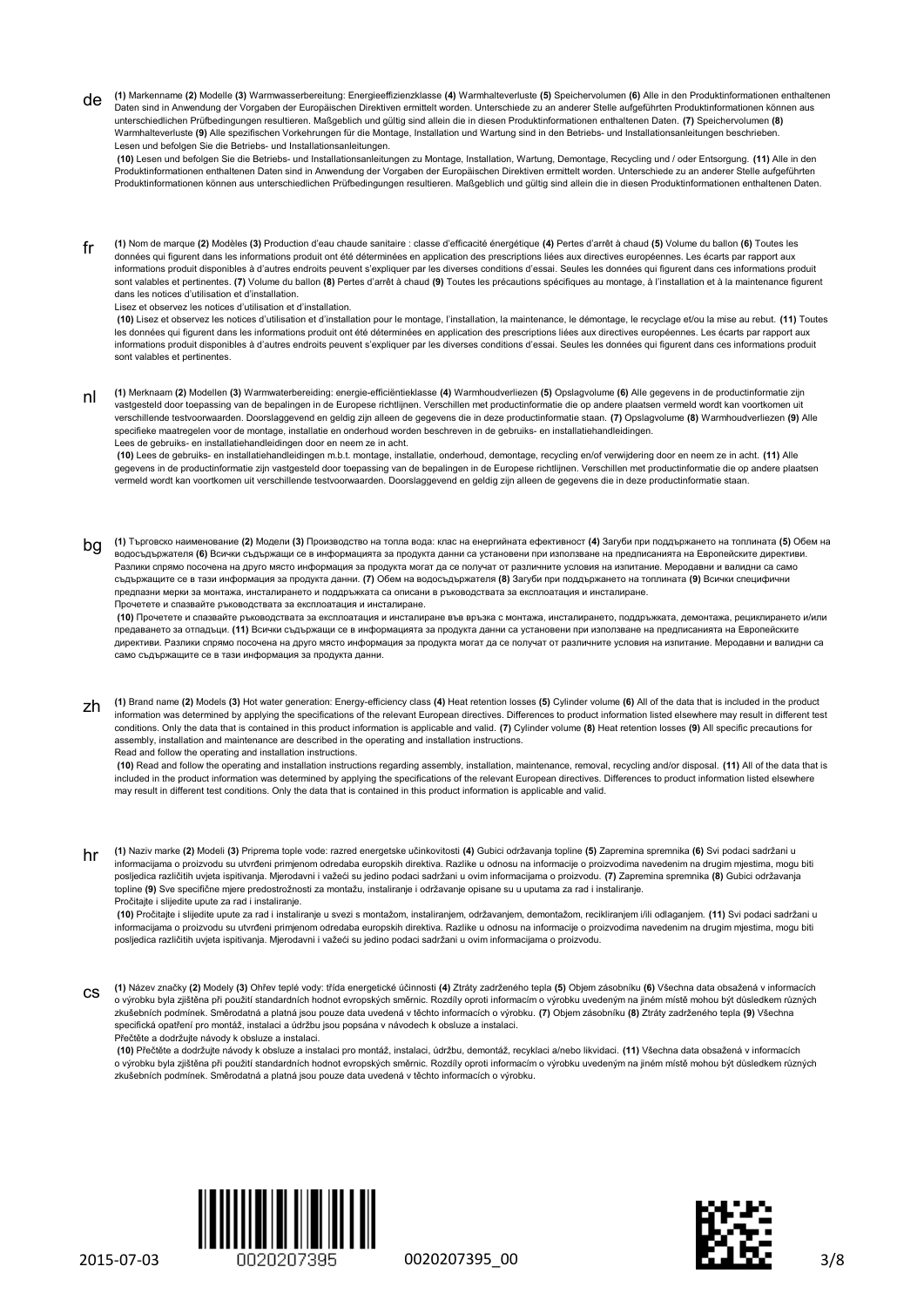et **(1)** Mark **(2)** Mudelid **(3)** Kuumaveetootmine: energiasäästlikkusklass **(4)** Soojushoiukaod **(5)** Salvesti maht **(6)** Kõik andmed tooteinfos on määratud Euroopa direktiivide nõudeid rakendades. Erinevused teises kohas toodud tooteinfost võivad tuleneda erinevatest kontrollimistingimustest. Olulised ja kehtivad on ainult selles tooteinfos sisalduvad andmed. **(7)** Salvesti maht **(8)** Soojushoiukaod **(9)** Kõik spetsiifilised ettevaatusabinõud monteerimise, installeerimise ja hoolduse kohta sisalduvad kasutus- ja paigaldusjuhendites

Lugege ja järgige kasutus- ja paigaldusjuhendeid.

**(10)** Lugege ja järgige kasutus- ja paigaldusjuhendeid seadme monteerimisel, installeerimisel, hooldamisel, demonteerimisel, ringlussevõtul ja/või jäätmekäitlusel. **(11)** Kõik andmed tooteinfos on määratud Euroopa direktiivide nõudeid rakendades. Erinevused teises kohas toodud tooteinfost võivad tuleneda erinevatest kontrollimistingimustest. Olulised ja kehtivad on ainult selles tooteinfos sisalduvad andmed.

(1) Brand name (2) Models (3) Hot water generation: Energy-efficiency class (4) Heat retention losses (5) Cylinder volume (6) All of the data that is included in the product<br>information was determined by applying the speci conditions. Only the data that is contained in this product information is applicable and valid. **(7)** Cylinder volume **(8)** Heat retention losses **(9)** All specific precautions for assembly, installation and maintenance are described in the operating and installation instructions. Read and follow the operating and installation instructions.

**(10)** Read and follow the operating and installation instructions regarding assembly, installation, maintenance, removal, recycling and/or disposal. **(11)** All of the data that is included in the product information was determined by applying the specifications of the relevant European directives. Differences to product information listed elsewhere may result in different test conditions. Only the data that is contained in this product information is applicable and valid.

el **(1)** Ονομασία μάρκας **(2)** Μοντέλα **(3)** Παραγωγή ζεστού νερού: κατηγορία ενεργειακής απόδοσης **(4)** Απώλειες διατήρησης θερμότητας **(5)** Όγκος ταμιευτήρα **(6)** Τα δεδομένα που περιέχονται στις πληροφορίες προϊόντος έχουν διακριβωθεί με τη χρήση των απαιτήσεων των Ευρωπαϊκών Οδηγιών. Ενδέχεται να προκύπτουν διαφορές σε σχέση με αναφερόμενες πληροφορίες προϊόντων σε άλλη θέση λόγω διαφορετικών προϋποθέσεων ελέγχου. Μόνο τα περιεχόμενα δεδομένα στις παρούσες πληροφορίες προϊόντος είναι σημαντικά και έχουν ισχύ. **(7)** Όγκος ταμιευτήρα **(8)** Απώλειες διατήρησης θερμότητας **(9)** Τα συγκεκριμένα προληπτικά μέτρα για την συναρμολόγηση, εγκατάσταση και συντήρηση περιγράφονται στις οδηγίες λειτουργίας και εγκατάστασης.

Διαβάζετε και τηρείτε τις οδηγίες λειτουργίας και εγκατάστασης.

**(10)** Διαβάζετε και τηρείτε τις οδηγίες λειτουργίας και εγκατάστασης σχετικά με την συναρμολόγηση, εγκατάσταση, συντήρηση, αποσυναρμολόγηση, ανακύκλωση και/ή απόρριψη. **(11)** Τα δεδομένα που περιέχονται στις πληροφορίες προϊόντος έχουν διακριβωθεί με τη χρήση των απαιτήσεων των Ευρωπαϊκών Οδηγιών. Ενδέχεται να προκύπτουν διαφορές σε σχέση με αναφερόμενες πληροφορίες προϊόντων σε άλλη θέση λόγω διαφορετικών προϋποθέσεων ελέγχου. Μόνο τα περιεχόμενα δεδομένα στις παρούσες πληροφορίες προϊόντος είναι σημαντικά και έχουν ισχύ.

it **(1)** Marchio **(2)** Modelli **(3)** Produzione di acqua calda: classe di efficienza energetica **(4)** Potenza di mantenimento **(5)** Volume bollitore **(6)** Tutti i dati contenuti nelle informazioni sul prodotto sono stati rilevati applicando le disposizioni delle direttive europee. Differenze rispetto alle informazioni sul prodotto riportate in un altro punto possono essere il risultato di condizioni di controllo diverse. Sono significativi e validi solo i dati contenuti in queste informazioni sul prodotto. **(7)** Volume bollitore **(8)**  Potenza di mantenimento (9) Tutte le manovre specifiche per montaggio, installazione e manutenzione sono descritte nelle istruzioni per l'uso e l'installazione. Leggere e seguire le istruzioni di uso e installazione.

**(10)** Leggere e seguire le istruzioni di uso e installazione relative a montaggio, installazione, manutenzione, smontaggio, riciclaggio e/ o smaltimento. **(11)** Tutti i dati contenuti nelle informazioni sul prodotto sono stati rilevati applicando le disposizioni delle direttive europee. Differenze rispetto alle informazioni sul prodotto riportate in un altro punto possono essere il risultato di condizioni di controllo diverse. Sono significativi e validi solo i dati contenuti in queste informazioni sul prodotto.

ro **(1)** Denumirea mărcii **(2)** Modele **(3)** Prepararea apei calde: clasa de eficienţă energetică **(4)** Pierderi de menţinere a căldurii **(5)** Volumul boilerului **(6)** Toate datele conținute în informațiile referitoare la produs au fost determinate prin aplicarea indicațiilor Directivelor Europene. Pot rezulta diferențe față de informații ale produsului prezentate în alte părţi în urma condiţiilor de verificare diferite. Sunt decisive şi valabile numai datele conţinute în aceste informaţii privind produsul. **(7)** Volumul boilerului **(8)** Pierderi de menţinere a căldurii **(9)** Toate amenajările specifice pentru asamblare, instalare şi întreţinere sunt descrise în instrucţiunile de operare şi de instalare. Citiţi şi urmaţi instrucţiunile de operare şi de instalare.

**(10)** Citiţi şi urmaţi instrucţiunile de operare şi de instalare privind asamblarea, instalarea, întreţinerea, demontarea, reciclarea şi / sau salubrizarea. **(11)** Toate datele conținute în informațiile referitoare la produs au fost determinate prin aplicarea indicațiilor Directivelor Europene. Pot rezulta diferențe față de informații ale produsului prezentate în alte părţi în urma condiţiilor de verificare diferite. Sunt decisive şi valabile numai datele conţinute în aceste informaţii privind produsul.

sl **(1)** Ime znamke **(2)** Modeli **(3)** Priprava tople vode: razred energetske učinkovitosti **(4)** Izgube pri ohranjevanju toplote **(5)** Prostornina zalogovnika **(6)** Vsi podatki, ki so zajeti v informacijah o izdelku, so bili določeni z uporabo predlog v evropskih direktivah. Razlike glede informacij o izdelku, ki so navedene na drugem mestu, so lahko posledica različnih pogojev testiranja. Merodajni in veljavni so samo tisti podatki, ki so navedeni v teh informacijah o izdelku. **(7)** Prostornina zalogovnika **(8)** Izgube pri ohranjevanju toplote **(9)** Vsi specifični ukrepi za montažo, namestitev in vzdrževanje so opisani v navodilih za obratovanje in montažo. Preberite in upoštevajte navodila za obratovanje in montažo.

**(10)** Preberite in upoštevajte navodila za obratovanje in montažo za montažo, namestitev, vzdrževanje, demontažo, reciklažo in/ali odstranjevanje izdelka. **(11)** Vsi podatki, ki so zajeti v informacijah o izdelku, so bili določeni z uporabo predlog v evropskih direktivah. Razlike glede informacij o izdelku, ki so navedene na drugem mestu, so lahko posledica različnih pogojev testiranja. Merodajni in veljavni so samo tisti podatki, ki so navedeni v teh informacijah o izdelku.

tr **(1)** Marka adı **(2)** Modeller **(3)** Sıcak su hazırlama: Enerji verimlilik sınıfı **(4)** Sıcak tutma kaybı **(5)** Boyler hacmi **(6)** Ürün bilgilerinde yer alan tüm veriler, Avrupa direktiflerindeki şartlar çerçevesinde belirlenmiştir. Başka yerlerde belirtilen ürün bilgilerine göre farklılıklar, test koşullarının farklı olmasından kaynaklanabilir. Sadece bu ürün bilgilerinde yer alan veriler bağlayıcı ve geçerlidir. **(7)** Boyler hacmi **(8)** Sıcak tutma kaybı **(9)** Montaj, kurulum ve bakım için alınması gereken özel önlemler kullanma ve montaj kılavuzlarında belirtilmiştir.

Kullanma ve montaj kılavuzlarını okuyun ve uygulayın.

**(10)** Montaj, kurulum, bakım, sökme, geri dönüşüm ve / veya atıkların bertaraf edilmesine ilişkin kullanma ve montaj kılavuzlarını okuyun ve uygulayın. **(11)** Ürün bilgilerinde yer alan tüm veriler, Avrupa direktiflerindeki şartlar çerçevesinde belirlenmiştir. Başka yerlerde belirtilen ürün bilgilerine göre farklılıklar, test koşullarının farklı olmasından kaynaklanabilir. Sadece bu ürün bilgilerinde yer alan veriler bağlayıcı ve geçerlidir.



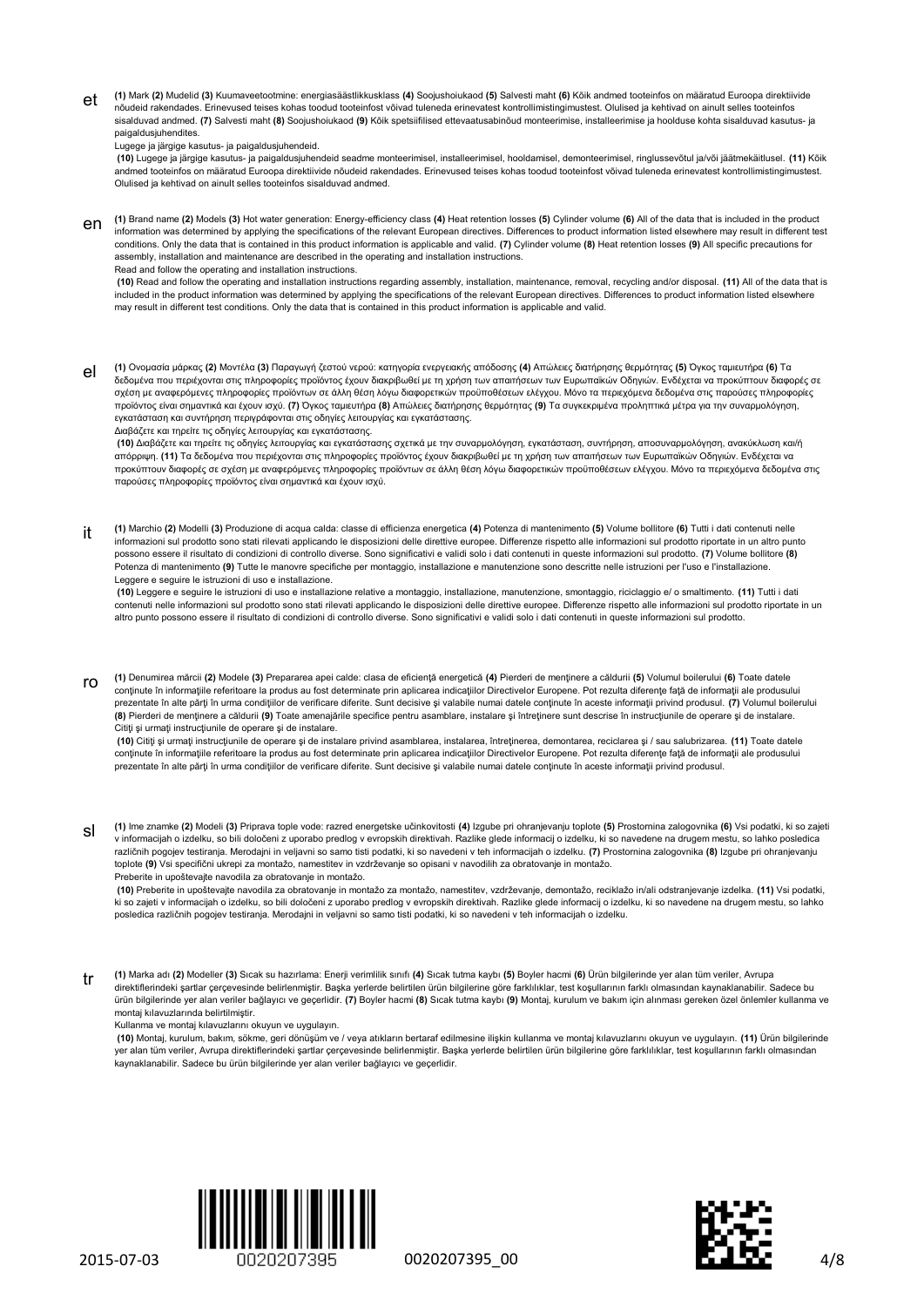uk **(1)** Назва марки **(2)** Моделі **(3)** Приготування гарячої води: клас енергетичної ефективності **(4)** Втрати на підтримання тепла **(5)** Об'єм накопичувача **(6)** Всі характеристики, що містяться в інформаційних матеріалах до виробу, визначені із застосуванням приписів європейських директив. Якщо інформація про виріб з інших інформаційних матеріалів до виробу відрізняється, це може бути спричинено іншими умовами проведення випробувань. Визначальними та дійсними є лише характеристики, що містяться в цих інформаційних матеріалах до виробу. **(7)** Об'єм накопичувача **(8)** Втрати на підтримання тепла **(9)** Всі специфічні заходи щодо монтажу, встановлення та технічного обслуговування описані в посібниках з експлуатації та встановлення.

Прочитайте посібники з експлуатації та встановлення і дотримуйтесь їх.

**(10)** Прочитайте розділи посібників з експлуатації та встановлення, що стосуються монтажу, встановлення, технічного обслуговування, демонтажу, вторинної переробки та / чи утилізації і дотримуйтесь їх. **(11)** Всі характеристики, що містяться в інформаційних матеріалах до виробу, визначені із застосуванням приписів європейських директив. Якщо інформація про виріб з інших інформаційних матеріалів до виробу відрізняється, це може бути спричинено іншими умовами проведення випробувань. Визначальними та дійсними є лише характеристики, що містяться в цих інформаційних матеріалах до виробу.

hu **(1)** Márkanév **(2)** Modellek **(3)** Vízmelegítés: energiahatékonysági osztály **(4)** Állandó veszteség **(5)** Tárolási térfogat **(6)** A termékinformációk között felsorolt összes adatot az Európai Irányelvek előírásainak alkalmazásával határozták meg. A más helyeken szereplő termékinformációkhoz képest eltérések adódhatnak az eltérő vizsgálati körülmények miatt. Kizárólag az ebben a termékinformációban megadott adatok mértékadóak és érvényesek. **(7)** Tárolási térfogat **(8)** Állandó veszteség **(9)** A szereléssel, telepítéssel és karbantartással kapcsolatos specifikus intézkedések leírásait az üzemeltetési és szerelési útmutatók tartalmazzák. Olvassa el és tartsa be az üzemeltetési és szerelési útmutatókat.

**(10)** Olvassa el és tartsa be az üzemeltetési és szerelési útmutatók szereléssel, telepítéssel, karbantartással, szétszereléssel, újrafeldolgozással és/vagy ártalmatlanítással kapcsolatos utasításait. **(11)** A termékinformációk között felsorolt összes adatot az Európai Irányelvek előírásainak alkalmazásával határozták meg. A más helyeken szereplő termékinformációkhoz képest eltérések adódhatnak az eltérő vizsgálati körülmények miatt. Kizárólag az ebben a termékinformációban megadott adatok mértékadóak és érvényesek.

da **(1)** Mærkenavn **(2)** Model **(3)** Varmtvandsproduktion: energieffektivitetsklasse **(4)** Varmholdningstab **(5)** Beholdervolumen **(6)** Alle data i produktinformationerne er fremskaffet i henhold til anvisningerne i de gældende EU-direktiver. Andre testbetingelser kan resultere i andre produktinformationer ved brug på andre steder. Det er udelukkende de data, der er angivet i disse produktinformationer, der finder anvendelse og er gyldige. **(7)** Beholdervolumen **(8)** Varmholdningstab **(9)** Alle specifikke foranstaltninger i forbindelse med montering, installation og vedligeholdelse er beskrevet i drifts- og installationsvejledningerne. Læs og følg drifts- og installationsvejledningerne.

**(10)** Læs og følg drifts- og installationsvejledningerne ved montering, installation, vedligeholdelse, afmontering, genbrug og/eller bortskaffelse. **(11)** Alle data i produktinformationerne er fremskaffet i henhold til anvisningerne i de gældende EU-direktiver. Andre testbetingelser kan resultere i andre produktinformationer ved brug på andre steder. Det er udelukkende de data, der er angivet i disse produktinformationer, der finder anvendelse og er gyldige.

ru **(1)** Торговая марка **(2)** Модели **(3)** Приготовление горячей воды: класс энергоэффективности **(4)** Потери при сохранении тепла **(5)** Объем накопителя **(6)** Все содержащиеся в информации об изделии данные были определены при соблюдении предписаний Европейских директив. Различия в информации об изделии, приведенной в другом месте, могут возникать по причине проведения различных испытаний. Определяющими и действительными являются только данные, содержащиеся в этой информации об изделии. **(7)** Объем накопителя **(8)** Потери при сохранении тепла **(9)** Все специальные меры предосторожности относительно монтажа, установки и технического обслуживания описаны в руководствах по эксплуатации и установке. Прочитайте руководства по эксплуатации и установке и следуйте их указаниям.

**(10)** Прочитайте руководства по эксплуатации и установке и следуйте их указаниям относительно монтажа, установки, технического обслуживания, демонтажа, вторичного использования и/или утилизации. **(11)** Все содержащиеся в информации об изделии данные были определены при соблюдении предписаний Европейских директив. Различия в информации об изделии, приведенной в другом месте, могут возникать по причине проведения различных испытаний. Определяющими и действительными являются только данные, содержащиеся в этой информации об изделии.

sr **(1)** Naziv marke **(2)** Modeli **(3)** Pripremanje tople vode: klasa energetske efikasnosti **(4)** Gubici u zadržavanju toplote **(5)** Zapremina rezervoara **(6)** Svi podaci koji su sadržani u informacijama o proizvodu su utvrđeni primenom zadatih parametara Evropske instrukcije. Razlike u odnosu na informacije o proizvodu koje su navedene na drugom mestu mogu da budu rezultat različitih uslova ispitivanja. Merodavni su i važeći samo podaci koji su sadržani u ovim informacijama o proizvodu. **(7)** Zapremina rezervoara **(8)** Gubici u zadržavanju toplote **(9)** Sve specifične mere za montažu, instalaciju i održavanje su opisane u uputstvima za rad i instalaciju. Pročitajte i sledite uputstva za rad i instalaciju.

**(10)** Pročitajte i sledite uputstva za rad i instalaciju radi montaže, instalacije, održavanje, demontaže, reciklaže i / ili uklanjanja na otpad. **(11)** Svi podaci koji su sadržani u informacijama o proizvodu su utvrđeni primenom zadatih parametara Evropske instrukcije. Razlike u odnosu na informacije o proizvodu koje su navedene na drugom mestu mogu da budu rezultat različitih uslova ispitivanja. Merodavni su i važeći samo podaci koji su sadržani u ovim informacijama o proizvodu.

ar **(1)** Brand name **(2)** Models **(3)** Hot water generation: Energy-efficiency class **(4)** Heat retention losses **(5)** Cylinder volume **(6)** All of the data that is included in the product information was determined by applying the specifications of the relevant European directives. Differences to product information listed elsewhere may result in different test conditions. Only the data that is contained in this product information is applicable and valid. **(7)** Cylinder volume **(8)** Heat retention losses **(9)** All specific precautions for assembly, installation and maintenance are described in the operating and installation instructions. Read and follow the operating and installation instructions.

**(10)** Read and follow the operating and installation instructions regarding assembly, installation, maintenance, removal, recycling and/or disposal. **(11)** All of the data that is included in the product information was determined by applying the specifications of the relevant European directives. Differences to product information listed elsewhere may result in different test conditions. Only the data that is contained in this product information is applicable and valid.



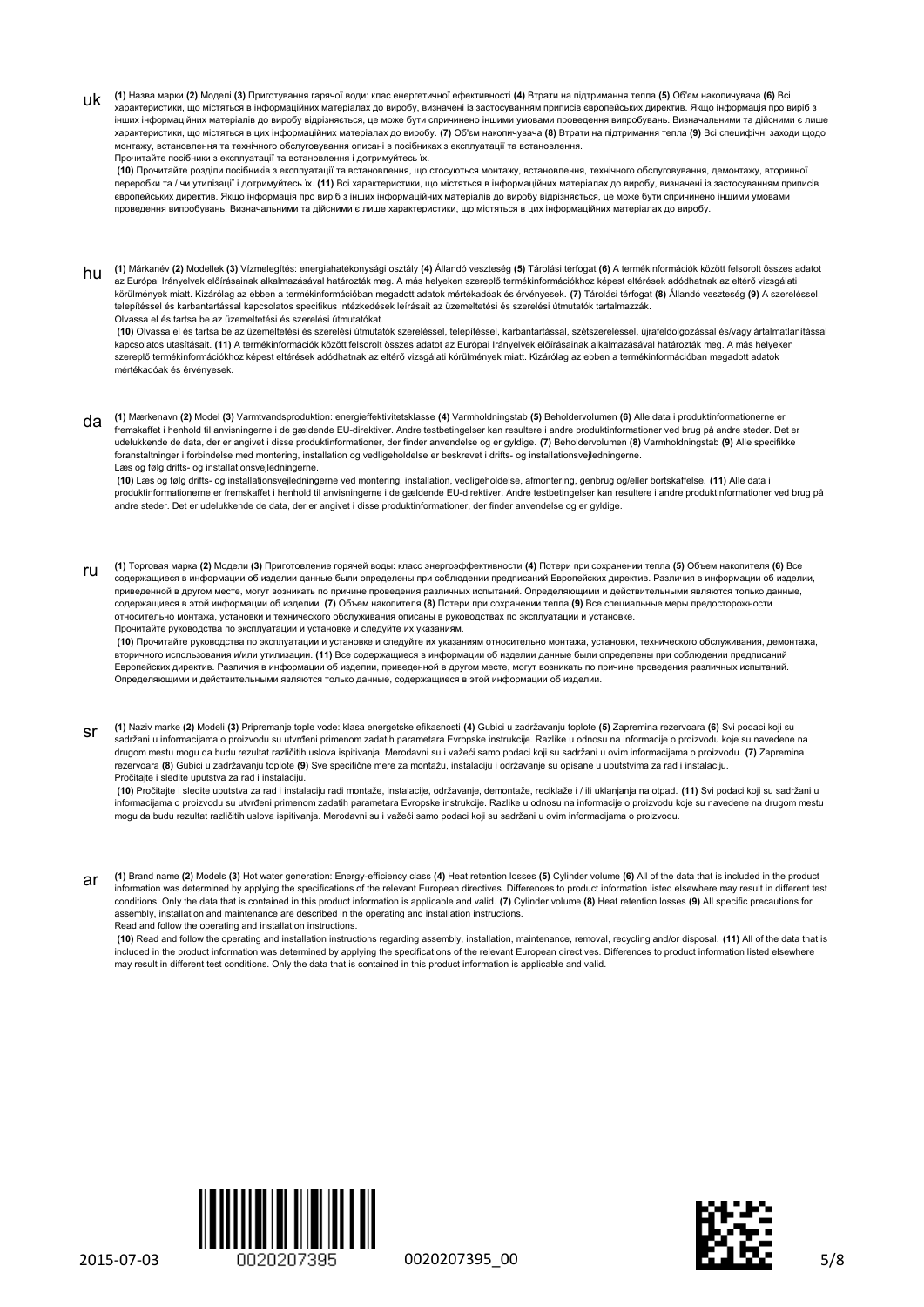

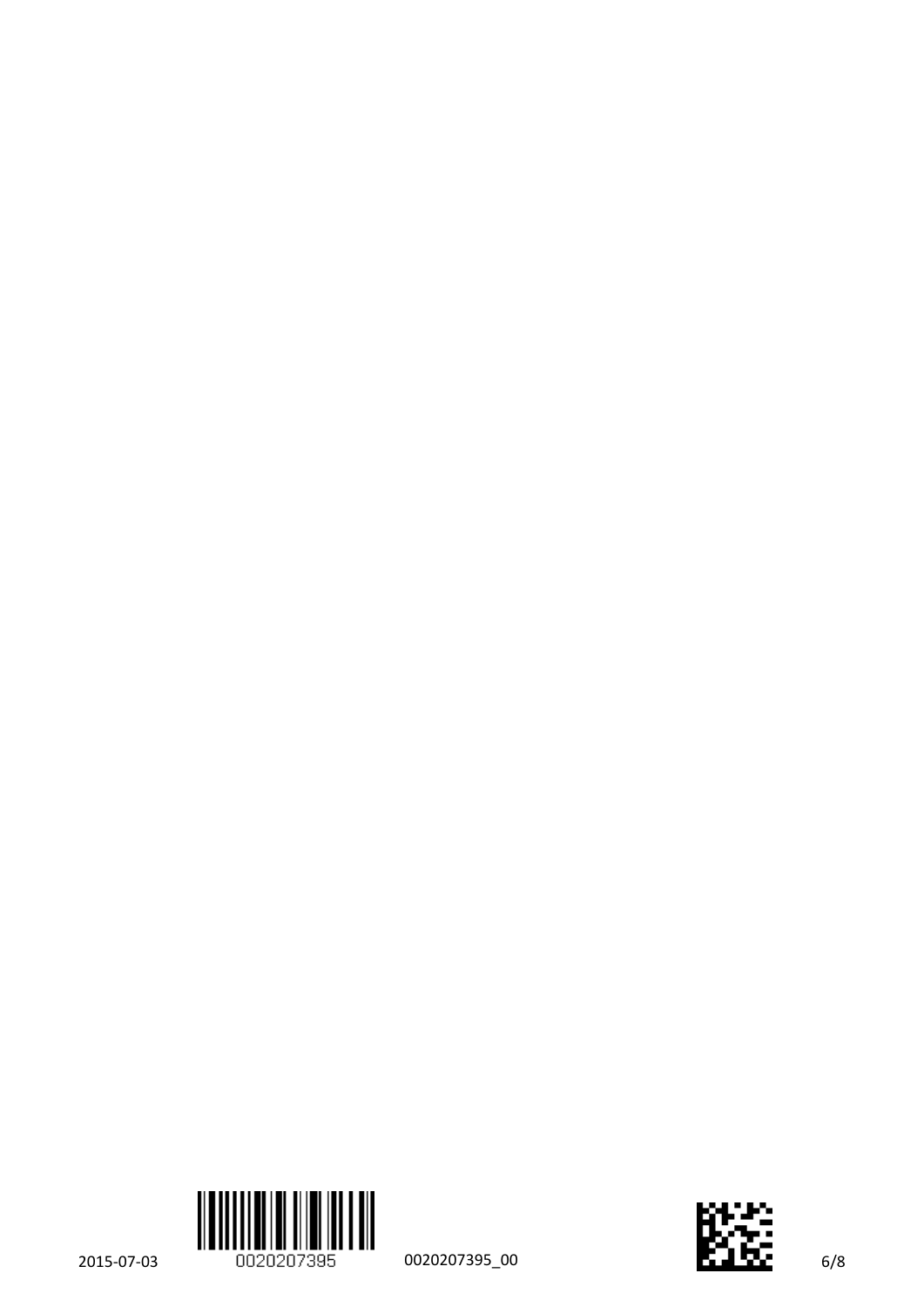